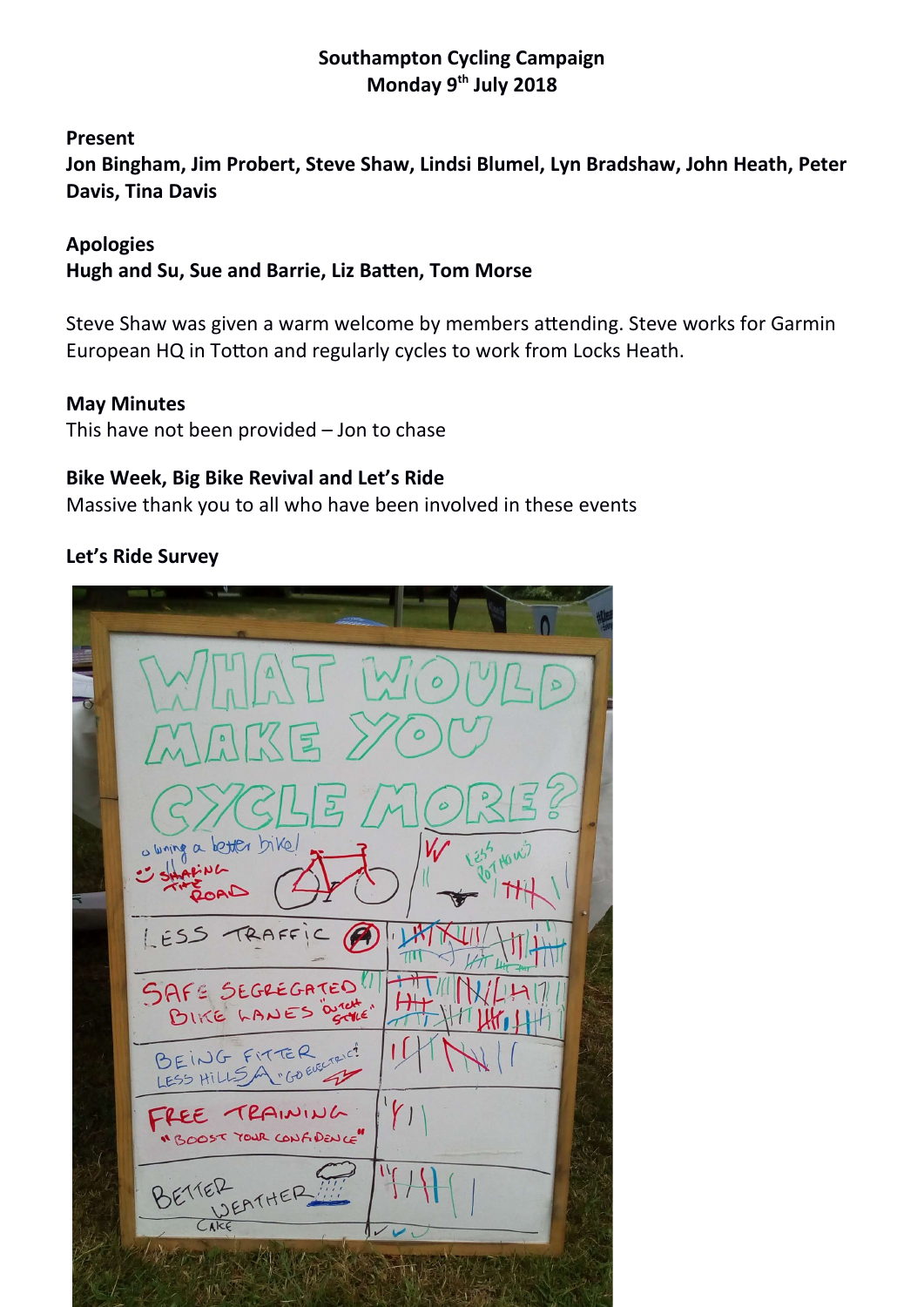Jon collected views at the Lets ride event as what would encourage cyclists to ride more, the overall consensus was that they would cycle more if there were safe segregated bike lanes, followed by less traffic (cars) on the city's roads.

These comments to be publicised to the Echo, **Action. Lindsi B & Lyn B** 

# **Big Bike Revival Still going on**

# **14th July – St James Park Summer Festvall Try a bike**

Lyn Bradshaw requested for volunteers to help and loan bikes with locks on 14th July: Try-a-bike stall at St James' Park Summer Festval 11am - 4pm, St James' Park, Shirley, SO15 5SD

I will be chatting and handing out Cycling Campaign postcards and Codes etc.

#### **Local Government Feedback Eastleigh**

# Eric said: Some people may be interested in the link below to dates for local plan drop in sessions if interested to see what is proposed for development in Eastleigh borough. https://www.eastleigh.gov.uk/latest-news/local-plan-consultation-drop-ins Note in the proposed EBC local plan on line pages 66 - 68 mention long term cycle/foot/bridleway route aspirations.

# **New Forest Recreatonal Consultaton**

[htp://www.newforestnpa.gov.uk/news/new-forest-residents-and-visitors-to-have-their-say-on-proposals-for](http://www.newforestnpa.gov.uk/news/new-forest-residents-and-visitors-to-have-their-say-on-proposals-for-managing-recreation/)[managing-recreaton/](http://www.newforestnpa.gov.uk/news/new-forest-residents-and-visitors-to-have-their-say-on-proposals-for-managing-recreation/) [htp://www.newforestnpa.gov.uk/conservaton/managing-recreaton/future-forest](http://www.newforestnpa.gov.uk/conservation/managing-recreation/future-forest) https://hampshirecc.researchfeedback.net/s.asp?k=152587523024

John Heath will collate additonal comments for a campaign response Jim Probert said that Bob Damper of Southampton CTC is actvely involved in pushing for beter cycle provision in the New Forest **Action JH Action JH** 

# **Southampton Local transport Plan 4**

## **[Southampton LTP4](file:///D:/Jonathan%20Bingham/Documents/001%20Southampton%20Cycling/Active%20Projects/Local%20Transport%20Plan%202018/Slides%20for%20Cycle%20Forum%20May%202018.pdf)**

Jon showed Slides from May Cycle Forum with aim of updating the existing LTP3.

The changes at a natonal and sub-regional level, availability of new data and informaton means that the longer term policies and aims in LTP3 require updating. To meet the changing needs and environment of Southampton the development of a new LTP will provide a robust evidence base with strong linkages to other policies such as the City Strategy, Low Emissions Strategy, Solent Strategic Economic Plan and the emerging City Local Plan. With the increasing focus on the implications of poor air quality and health inequalites this is now an appropriate tme to update the current LTP policies to provide the City Council with a strong platform for making further applications for funding to invest in transport infrastructure, support the growth of the city, manage the environment and enable the changes to be accommodated.

## **Clean Air Consultation**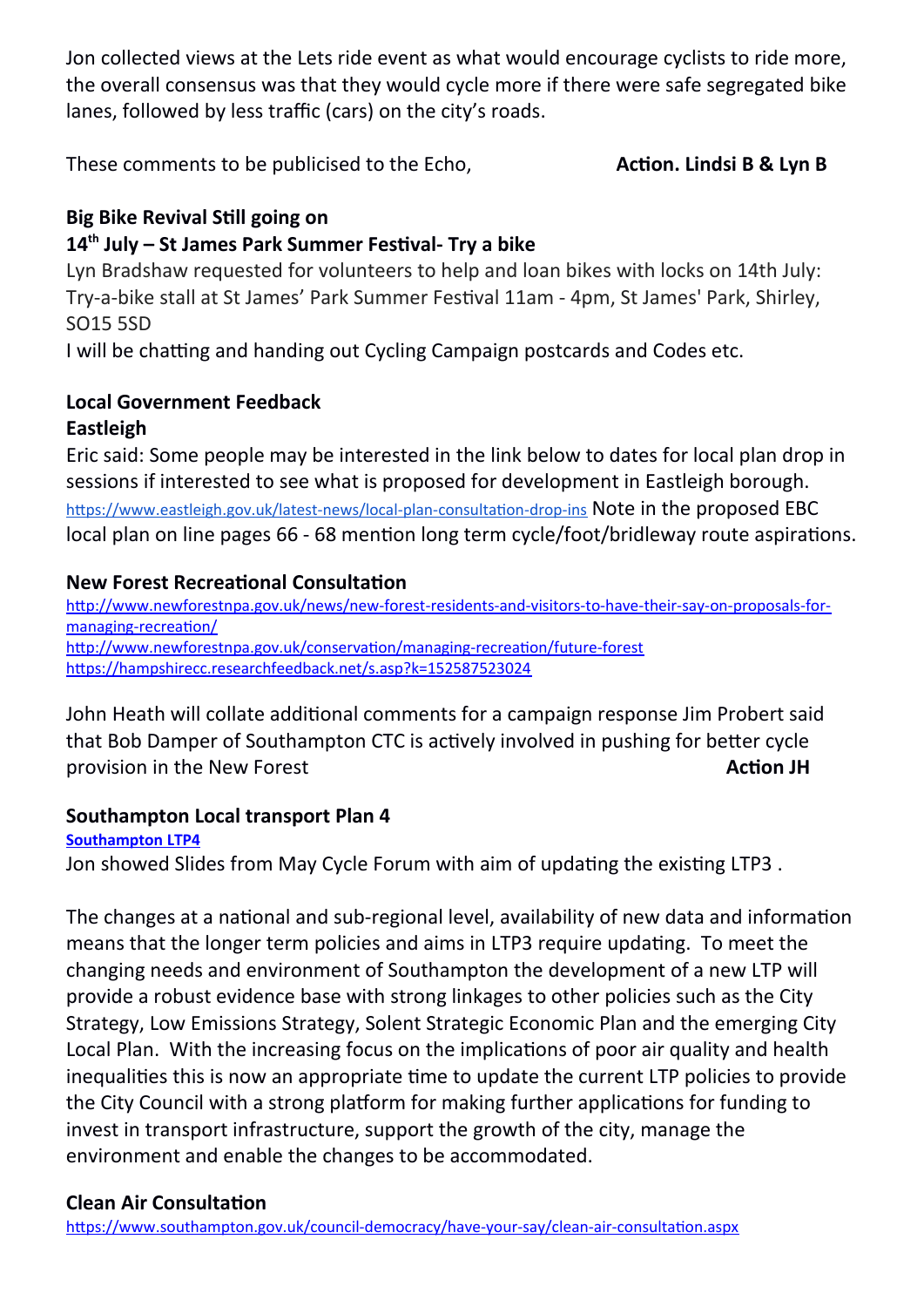Southampton City Council (SCC) and New Forest District Council (NFDC) are seeking views on proposals for a Clean Air Zone.

It's now time to have your say.

The link to the questionnaire contains background information on the proposals; the different options that were considered for a Clean Air Zone; and more detailed information on the preferred option for a Clean Air Zone at this stage. Please complete the questionnaire to have your say. SCC & NFDC are interested to hear about what you think, any ways in which the proposals could affect you or others and any suggestions you feel we should consider.

## Lyn Brayshaw

Said that we are working on getting a strong new Clean Air Zone established in Southampton, but we need help. If you care about the air we breathe, please do come along to our information evening on Tuesday 17th July.

We aim to inform people of what is happening and get more people involved in the Clean Air consultation. Please book via: www.facebook.com/events/813743802346887/

The meeting will be from 7-9pm, with doors opening at 6pm for informal networking and a free drink and cookie (you can also buy a meal or snack). We will have a short introduction from Liz Batten of Clean Air Southampton and a speaker from national Friends of the Earth. We will then have discussions around actions we can take this summer to ensure the council receives a lot of responses to the current consultaton.

# **Cycle Campaign Gopro camera is again available for members to borrow**

Jim Probert has borrowed the camera for a short while to flm the route from Itchen Bridge to The Boardwalk. Please contact Lindsi who will be holding the camera for members to borrow.

## **Events**

Saturday 14<sup>th</sup> July- St James Park Summer Festival (Big Bike Revival) Tuesday 4th Sept - Southampton Cycle Forum Sunday 23<sup>rd</sup> Sept - St James Park Dog Show Saturday 22<sup>nd</sup> Sept - Car Free Day -Thursday  $18<sup>th</sup>$  November – World Remembrance Day for road traffic victims

# **Cycle Design Hub Updates**

• The Avenue Corridor

The Avenue working group met with councillors to look at improvements to the cycle route from London Road and up the Inner Avenue. However the route discussed only went as far as The Cowherds. Plans are to upgrade the existing bus lane North to Stag Gates. Further route south from Inner Avenue to St Marys Road were discussed as possible route to improve.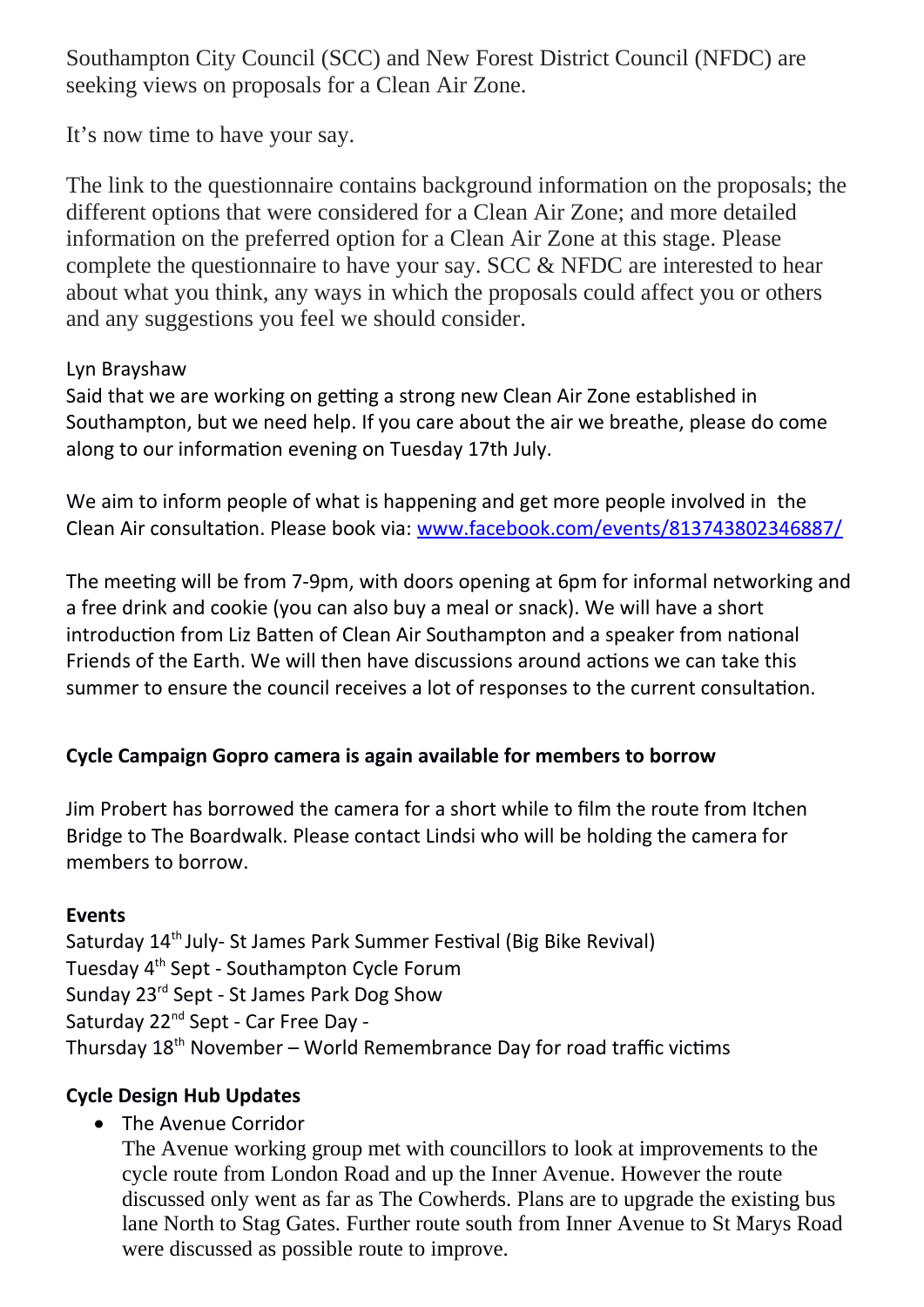Portswood Cycle Route

Because of the narrow road infrastructure and being quiet hilly through Bevois Valley, it was felt it would be difficult to improve for cyclist without major cost. The money would be better spent using the existing cycle route through the inner Avenue and then using the existng quiet route down Alma Road into Portswood.

- Quayside Rd Cycle Design Hub Meeting June  $25<sup>th</sup>$ A working group attended the Quayside ?????
- Third Avenue Wed  $11^{th}$  July 3pm-4.30pm room 121 Civic Centre Working group will be attending this meeting **Update :-**

Four members went to the Cycle Design Hub to hear about the plans for Third Avenue cycleway. Wade suggested that there had been support for it being on the north side of the road. Wade said, with some feeling, that they had been unable to fnd a way to resolve this and gave us a detailed report on why and a set of plans to explain the pros and cons of either the north side or the south side. Colin has a copy of the paper plans and Wade said he will send his slides out to us.

After Wade had given his presentation and fielded many questions and suggestions, we were asked whether we would favour a northern or southern route for the cycleway. All four of us were in agreement that we couldn't make a statement on behalf of the Campaign at this point, as we felt you all needed to be involved in this vital decision - and given an opportunity to suggest solutions that we failed to find today.

#### **So we need to set up a meeting very soon to discuss our options and how we wish to reply.**

• No Right Turns

No right turns in the City Centre make it very difficult to take safe routes through the City without making illegal right turns. Jon and Jim met with Wade Holmes to look at the no right turns and, Wade said that to change the signs has signifcant cost. So we need to prioritse those that urgently need changing such as the right turn from Above Bar to New Road, and West Park road to Havelock Road so cyclists can get to the stores in Harbour Parade. The Old road running past the Sea City Museum could be opened up for cyclists, so they can make a safer right turn into Havelock Road.

## **Campaign Ride**

The next Campaign ride will be to Stokes Bay on Sunday 15th July. A route out via Whitely and Stubbington, return via the NCN 2 route which is mainly along the shoreline. Always